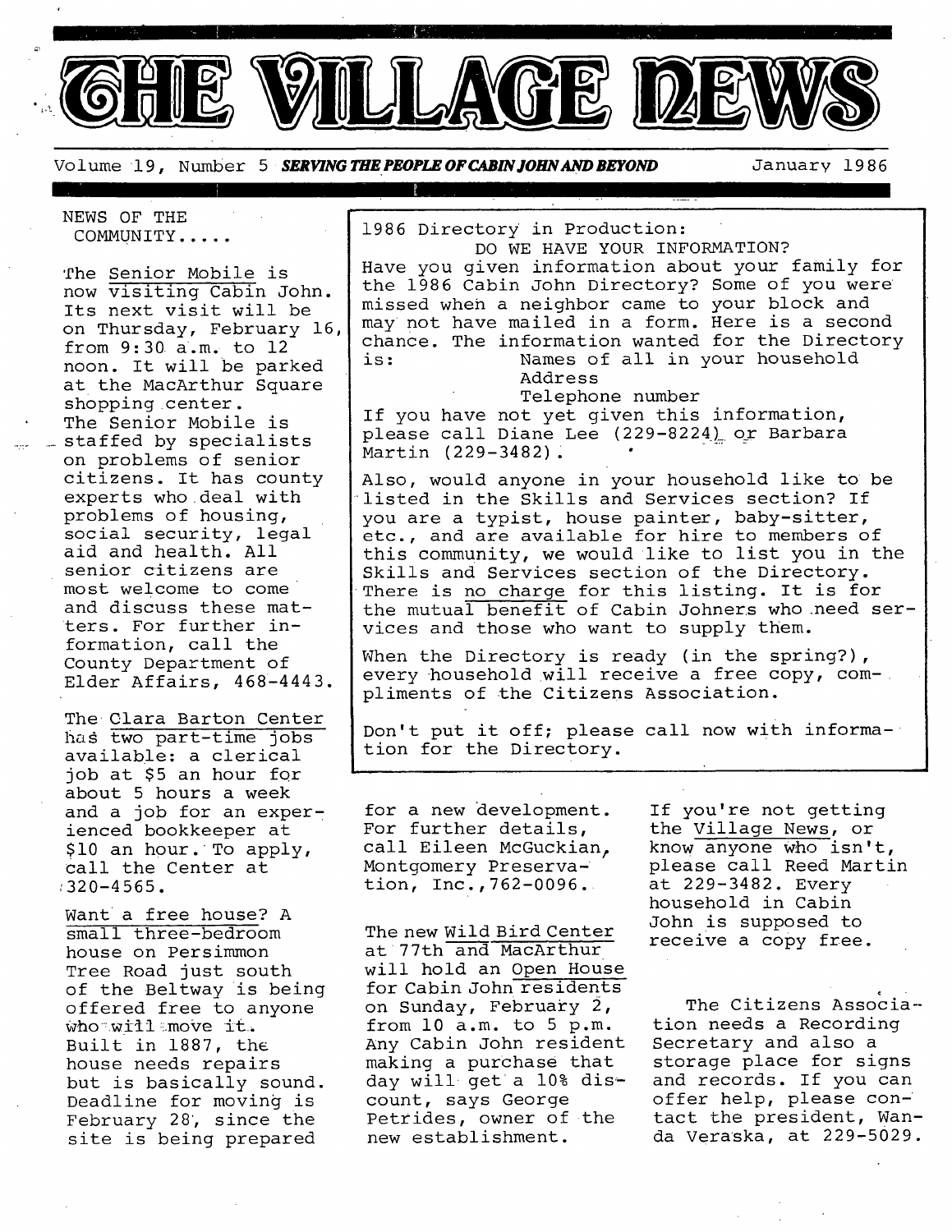LETTERS TO THE EDITOR...

I

. I was de&ighted with the response to my letter in October's issue of the Village News regarding astronomy. It is encouraging to know that so many of you are interested!

Right now there is excitement about the return appearance of comet Halley. We will learn much more about the famous comet and the origins of our solar system when space probes from Japan, the USSR, and Europe intercept it for data on its outbound journey in March.

However, there is another very important event adding to the excitement: the encounter of the Voyager 2 space-Craft with the green planet Uranus this month. And the wonder of Voyager 2 is that, after its encounter with planet Neptune in 1989, it will eventually depart our solar system thus embarking on a new adventure through space on into the next century and possibly beyond ....

> Myriam Omori Seven Locks Ro=d

7687 MacArthur Boulevard Cabin John, MD 20818 301-229-3141

**George Petrides,** Owner

Feeders and seed for **America's fastest growing** hobby.

ITEMS OF INTEREST TO CABIN JOHN RESIDENTS .....

**I** 

A report on the current status of 22 development projects in Cabin John will be one of of the major items at the next meeting of the Cabin John Citizens Association to be held on January 28,at 8 p.m. in the Art Room of the Clara Barton School. (See elsewhere in this issue of the Village News for a list of the projects.)

All residents of Cabin John are welcome to attend. Refreshments will be served.

Here are some other topics to be covered:

i. What to do about replacing the burned down recreation center? Last year community action resulted in County approval of \$180,000 for rebuilding. Construction bids on the job, however, have far exceeded this amount. County officials have indicated that up to \$250,000 3. MacArthur Boule-<br>might be made available. yard problems, migaing might be made available. vard problems: missing<br>Betsey Cheney and Judie street signs, better Betsey Cheney and Judie street signs, better<br>Mopsik are investigating protection for the h the possibility of combining the renovation of Clara Barton School (now in progress) with replacing the Rec Cen-

I was a strong of the state of the state of

**, CERTIFIED** <sup>I</sup> **'** <sup>|</sup>**MASSAGE** 

**, THERAPIST** !

**! ON STAFF** 

Dr. Thomas M. Connelly ~ 4826 MacArthur Blvd., N.W. Washington, D.C. 20007

I I I I I I I I I I I  $\blacksquare$ I .I I I I I I i' **It**  I

> 1 n I I

I

!

! I

> ! !

ter, and will report at the meeting.

2. An up-date on the community canvass which has produced information for the new Cabin John Directory, as well as contributions to the Citizens Association and the Village News.

protection for the bike path, etc.

Anyone who wants to bring up any other topic is welcome to do so.

# **MacArthur Family Chiropractic= Care**

!

I

r. l l I I I I I  $\mathbf{I}$ I I I a. l l l I .I

A:

Specializing In: Back Pain, Headaches, & Athletic Injuries

Call for an Appointment **342-1133**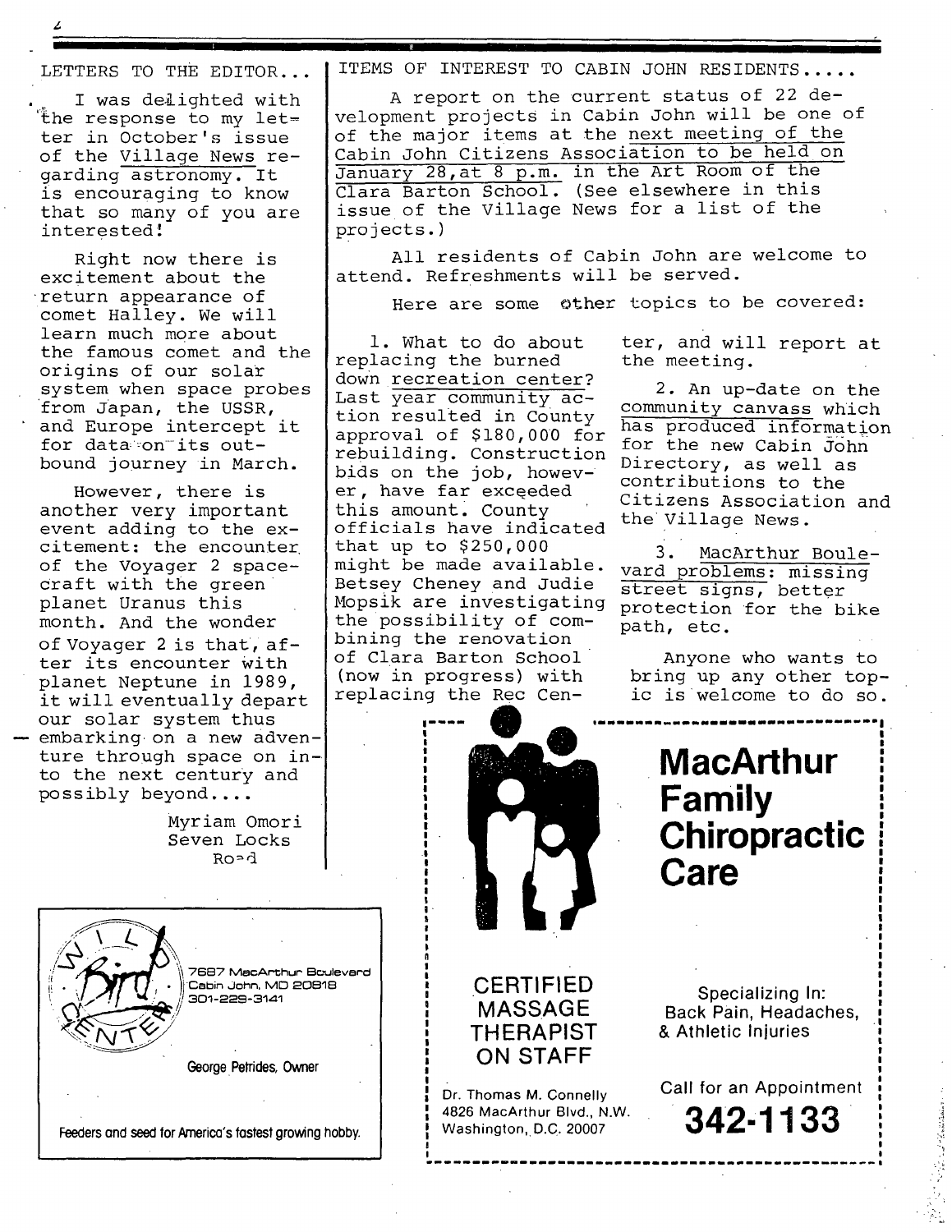

The People of Cabin John

A LOVE AFFAIR WITH THE CANAL

By Barbara Martin

It was the Potomac River that drew John Chandler to this area in the first place -- 40 years ago. "We came to Washington from Connecticut and lived temporarily in the city. Then we discovered the Potomac River and the C&O Canal, and began spending our weekends along the towpath and the river shore. We also enjoyed~the free concerts that used to be given from the floating stage - the Watergate Barge. You would sit on the steps of the Lincoln Memorial and the band played right out on the river. I had been in the Navy, and as a boy had learned to canoe during Maine vacations. We decided we wanted to live near the Potomac."

John and his wife, B, looked at houses along the canal and river but found prices too high. After living in Glen Echo Heights for several years, they bought an acre lot on Persimmon Tree Road and built there, "near the water but in a relatively inexpensive area." Their two sons and two daughters were introduced early to the pleasures of the river area. "The kids played there, swam, fished, canoed, hiked -- what kids normally do if they have such an opportunity."

At first John's love of the canal area was a personal thing, for himself and his family. "I did some painting, too," he recalls, "scenes along the canal and river." Then in 1954 came Justice Douglas's famous walk. The Maryland Highway Department and the Washington Post were pushing for an interstate highway along the river from Washington through Cumberland and on to Pittsburgh. Douglas and other preservationists opposed this, insisting that the natural beauty and the peace of the canal area would be totally destroyed. After the Post published a strong endorsement of the highway proposal, Justice Douglas challeneged the editors to hike the towpath with him

from Cumberland to Georgetown. Two editors accepted the challenge, others joined in, the hike was completed, the Post reversed its position, and public pressure for the restoration and preservation of the Canal-Potomac River area gathered strong support.

It was at this point that John Chandler became interested in working for the Canal in a formal way. He came to know and respect Grant Conway, a man who supported the Douglas initiative and "almost single-handedly saw to it that the dream became reality." Conway, a former president of the Potomac Appalachian Trail Club, was an organizer of the C&O Canal Association which succeeded in getting the C&O declared a National Historical Park in 1971. The Association continues to press for protection and preservation of the Canal, to facilitate its use as a refuge from the city -- a place close to the natural environment. John was an early member of the Association, served for many years on the Board, and was its president in 1981-82.

The early goals are now largely met, but the maintenance responsibility continues. The Association acts in an advisory capacity to the National Park Service, and encourages its members and the public to help in volunteer work. "We do cleanup projects on a regular basis," John explains. "We organize work parties to clean out weeds from the lock enclosures, and when the big storms hit -- Agnes in 1972 and the recent one in November 1985 -- we moved in to do what we could. Recently, at Brookmont, the Lock 5 area was badly eroded; 15 or 20 of us hauled and spread 5 tons of topsoil to restore it."

The Association also sponsors walks and hikes. Every spring there is a day-long Douglas Memorial Walk, and every October there is a Heritage walk which emphasizes the history and geology of the region. Each of these events ends in a festive dinner.

The Canal Association has over 300 members, most from the Washington area, others from Western Maryland, West Virginia and Pennsylvania. A few live

(Continued on page 6)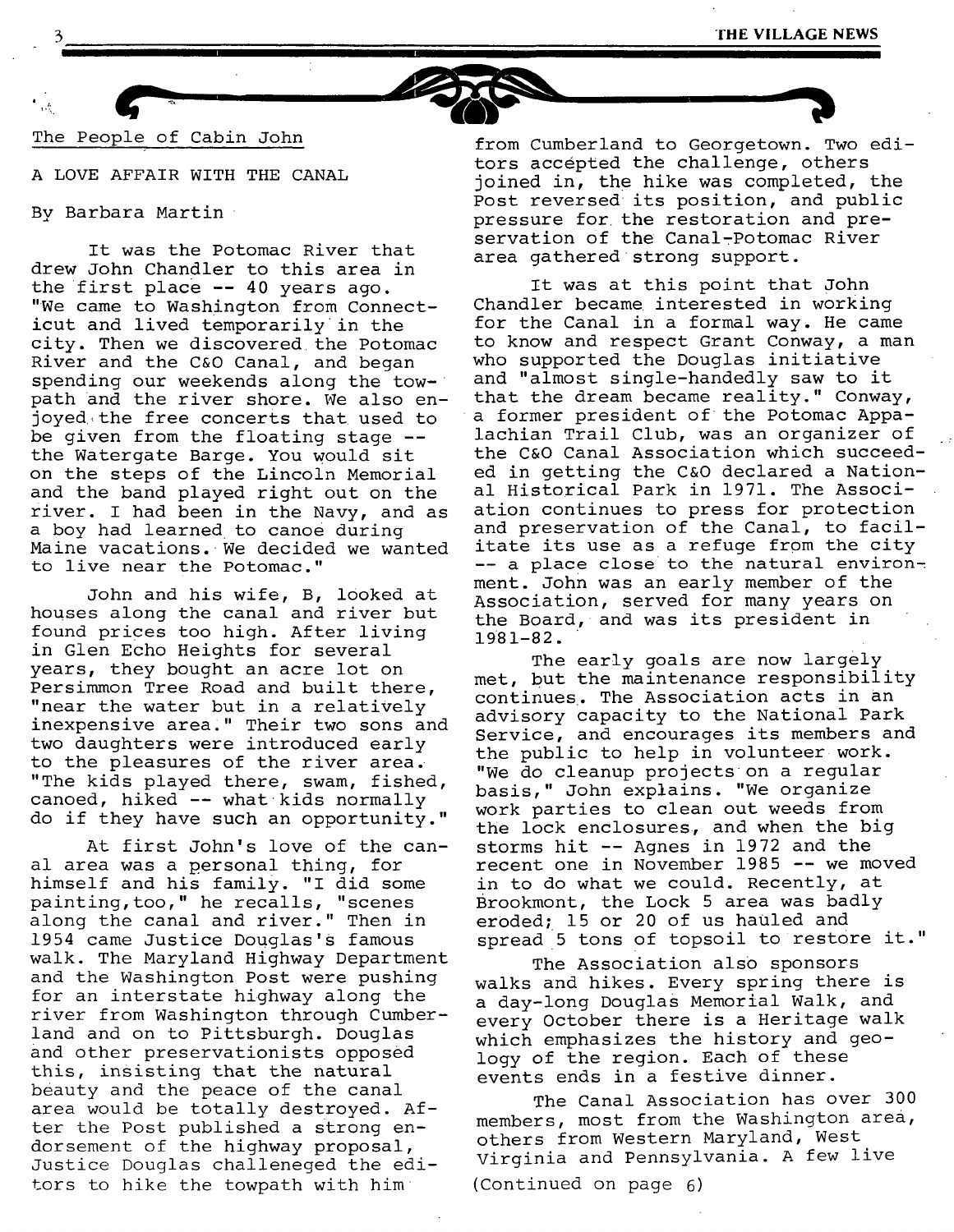

WHERE ARE THE NEW DEVELOPMENTS IN CABIN JOHN?

That is the question most frequently asked of the Land Use Committee. To answer that question, see the map showing all the developments currently being monitored. Development, per se, is not opposed. If a person owns property, he or she has the legal right to develop it. However, that development must conform to building codes and to both the Bethesda/Chevy Chase and Cabin John Master Plans. These plans take into account that this is an environmentally sensitive area which must be protected. Guidelines for tree retention, water drainage, soil erosion, traffic safety, noise and air pollution, and historical preservation are given. These plans call for no industrial zone and no additional commercial space. All new housing is to be either single family dwellings on 1/5 to i/2 acre lots or townhouses (only possible on i0 acre or greater tracts). Projects proposed are screened to see if they conform with all these factors.

> Betsy Lawrence 229-6706<br>Bob Wilkoff 229-8536 Bob Wilkoff Land Use Committee Chairmen Cabin John Citizens Association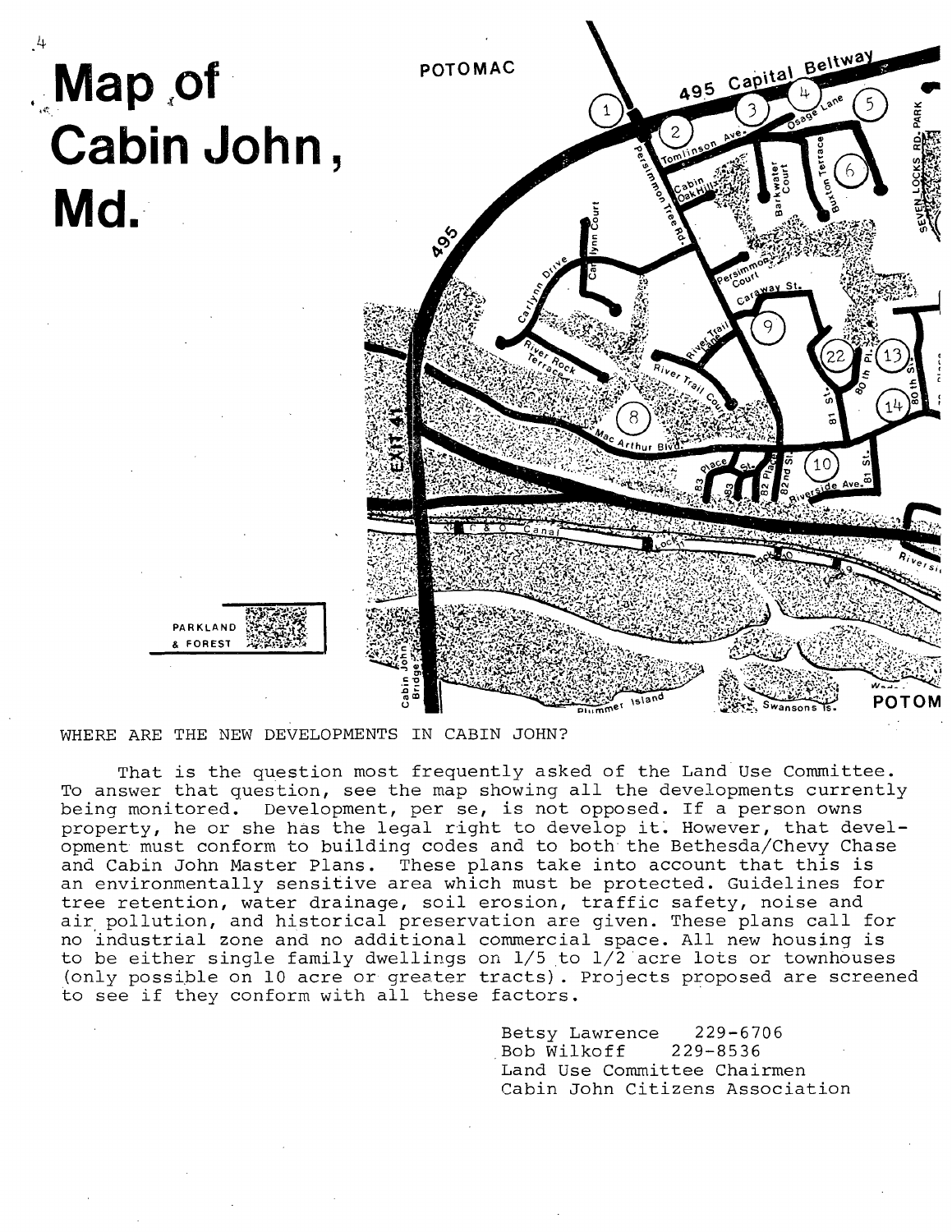### **THE COMPLETE TRAVEL SERVICE for BUSINESS TRAVEL and VACATIONING**

#### DELUXE membership includes:

#### Frequent Traveler Program

4

- I. Discount on Hotel/Motel accommodations anywhere in the world - 25% to 75% the first night, 20% thereafter.
- 2. Guaranteed lowest Air Fare.
- 3. Discounts on Car Rentals with National Car Rental Service - 25% off regular rates, 10% off special discount rates.
- 4. Emergency Airline Ticketing Service 24 hour toll-free. 5. \$200,000 Flight Insurance at no extra cost
- -accidental death and dismemberment insurance.
- 6. \$500 Car Rental Collision Deductible Reimbursement.
- 7. Credit Card Protection
- one toll-free call to report all missing credit cards. 8. Emergency Cash.
- 9. Luggage Retrieval Service
- toll-free number for lost or mis-routed luggage.
- 10. Free Family membership **-** spouse and all children 18 and under.
- 11. 24-hour MESSAGE SERVICE.

#### Short Notice.Trio.Service Program

Daily Hotline for additional last minute travel bargains - up to 65% discounts on special vacation packages, cruises and charters.

#### Discount Vacation Packages Program

- I. Monthly specials on plan-in-advance vacation packages, cruises and charters.
- 2. Discounts on weekend Hotel/Motel packages.
- 3. Vacation Planner and Monthly Newsletter.

#### Global Villas.Program

25% discounts in U.S. - 20% overseas off regular rates at world-class resorts around the world.

#### SUPER.Membership includes the first,three.Programs only.

| For additional information please contact: ANITA SYLLABA |  | SYLLABA ASSOCIATES                                     |
|----------------------------------------------------------|--|--------------------------------------------------------|
| DELUXE membership \$95-<br>SUPER membership \$75-        |  | 6601 River Trail<br>Bethesda, MD 20817<br>301 229-8590 |

ONE :CALL .DOES-.IT .ALL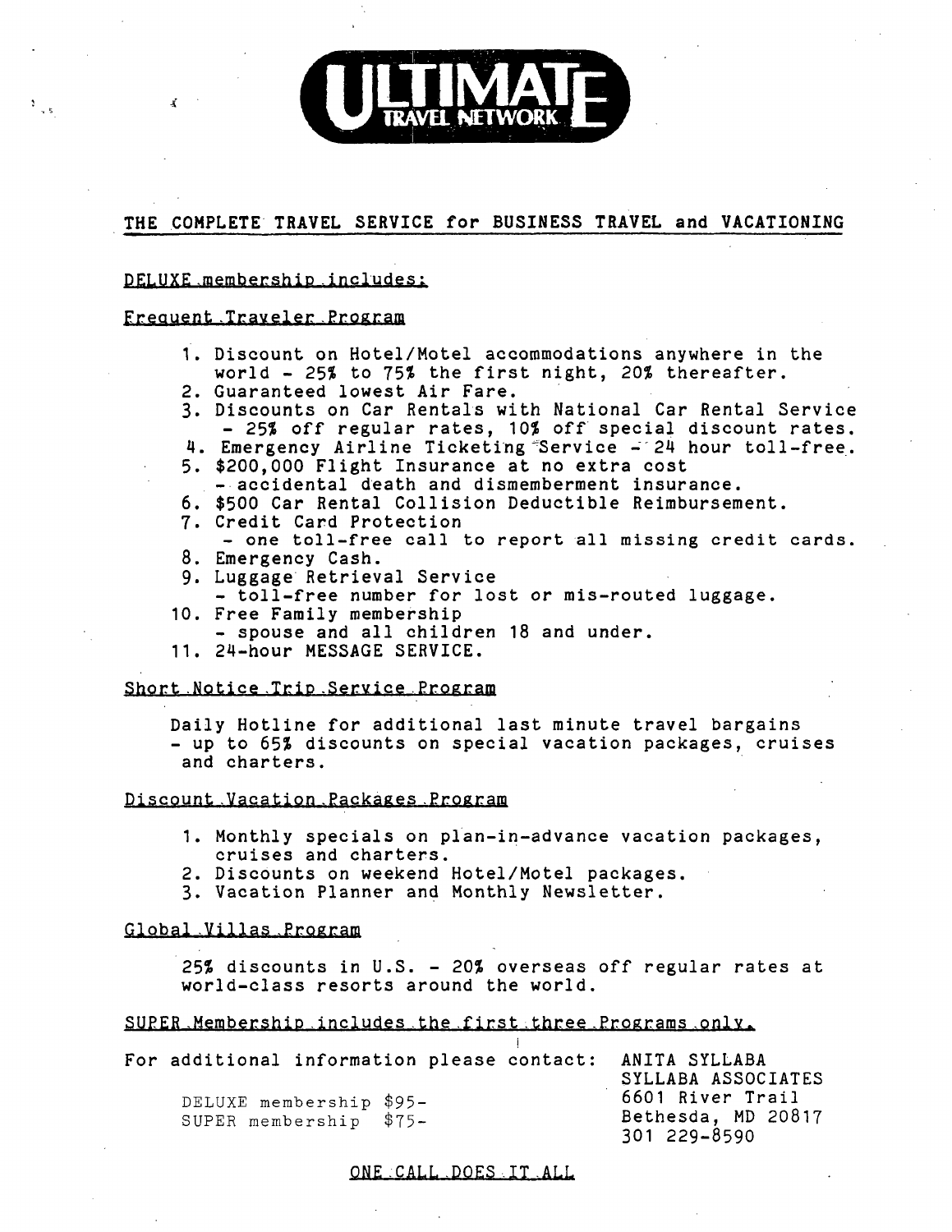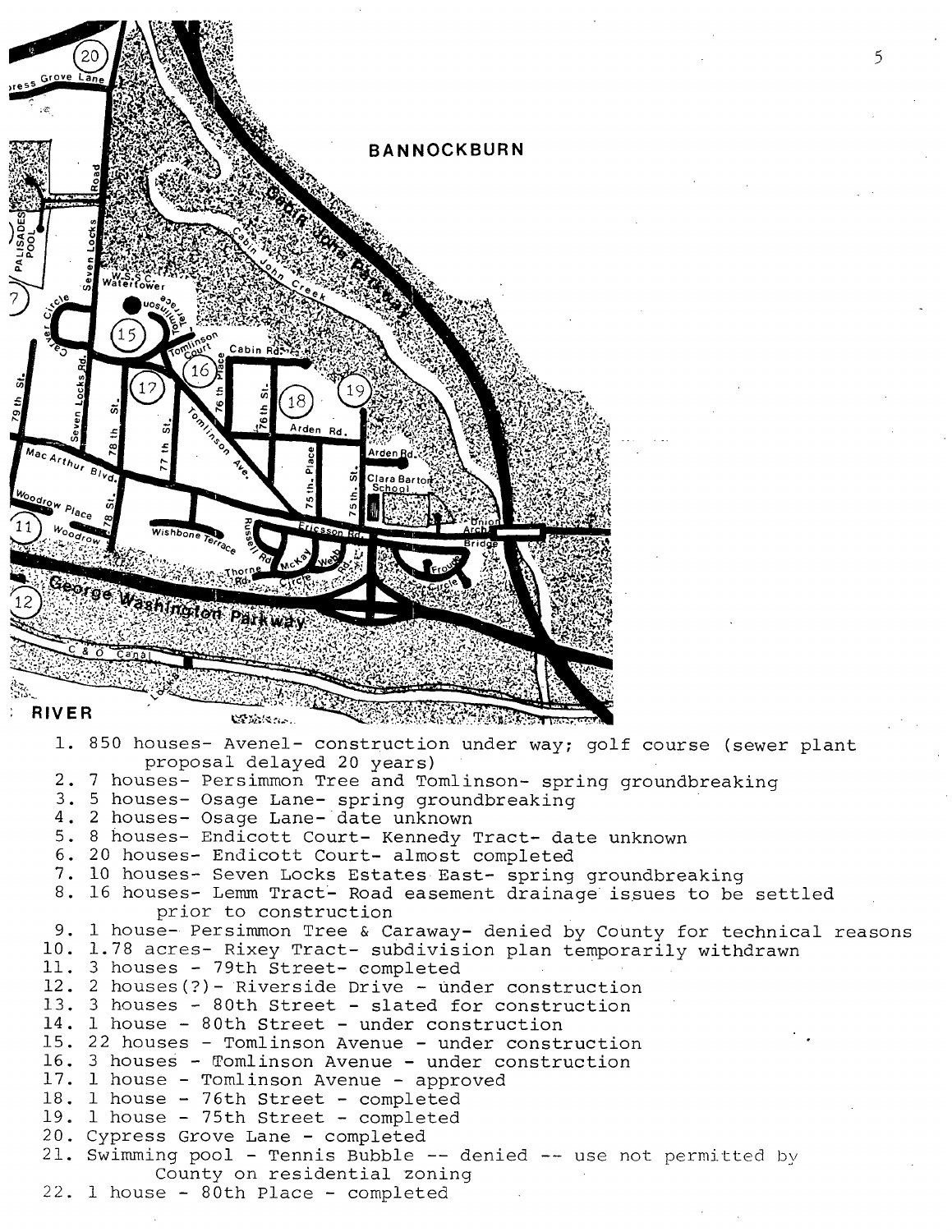#### **THE VILLAGE NEWS 6**

(Continued from page 3) visors. He also volunteers once a<br>in distant parts of the US, sending wheek for the Wilderness Society All officers and workers are volunteers, including a professional geologist who lectures at the October walks.

It costs just \$I0 for an annual membership, and out if its modest budget the Association provides such support as a stipend for a summer intern who studies some aspect of the Canal history. The official address, to join or to get more information, is C&O Canal Association, Box 66, Glen Echo, MD 20812.

The Chandlers enjoy canoeing, and John has raced in several of the 2anoe Cruisers annual races from Great Falls to Sycamore Island. Like all experienced canoeists, he is respectful of the water. "The Potomac River is dangerous, too dangerous for swimming, certainly. Every year there are many drownings, most of them caused by foolhardiness or ignorance of the area. I guess it will always be a problem because the Potomac is so attractive, so deceptively beautiful."

Besides his family and the Canal Association, John's work has been a major focus in his life. After World War II, when he served as a Naval officer, John managed a scrap-metal yard in Connecticut, then came to Washington to work as an accountant for UNRRA, the United Nations Relief and Rehabilitation Agency. After some graduate work in economics at American University, he joined the Labor Department as an economist, later heading the BLS Division of Foreign Labor Statistics. His job was to compare US economic performance with that of other countries. His concerns were unemployment, wages and benefits, productivity, price levels, unionization, and industrial disputes. In the 1950s, he served as a Government advisor to tripartite wage committees in Puerto Rico, the Virgin Islands, and American Samoa, helping to set special minimum wages for those areas.

Since his retirement in 1979, John has given more time to the Canal Association and is currently Treasurer and one of its senior ad-

in distant parts of the US, sending week for the Wilderness Society, working<br>Back their loyal support and concern. On that organization's membership on that organization's membership program. He deliberately parks 2 miles away from the Society's office "because I love to walk."

> In the past i0 years, he has hiked the towpath from end to end three times, twice as a part of a camping expedition with the Canal Association and once by himself. The Association's end-to-end hikes are held every 5 years and take about 2 weeks. "We cover 12-18 miles a day and usually 40 or so people complete it. The next end-to-end hike will be in 1989."

All four Chandler offspring are outdoor enthusiasts. One son is a carpenter in Maine, who sails and climbs mountains. Another son runs a halfway house in Michigan and vacations by biking in distant areas such as Canada's Northwest Territory. A daughter is training to become an agricultural extension agent in an Ohio farming community, and a second daughter teaches school in a remote logging area in Idaho.Even their seven grandchildren are being introduced to camping and other outdoor activities. John and B have a vacation home in Maine's Southwest Harbor, near Acadia Park, the only National Park in the Northeast. "Every summer we try to cruise on our sailboat for a couple of weeks along the Maine coast."

The Chandlers are devoted to the Cabin John area; they would only leave to resettle in the wide-open spaces. If the love affair with the Canal has lasted 40 years, it is likely to last forever.

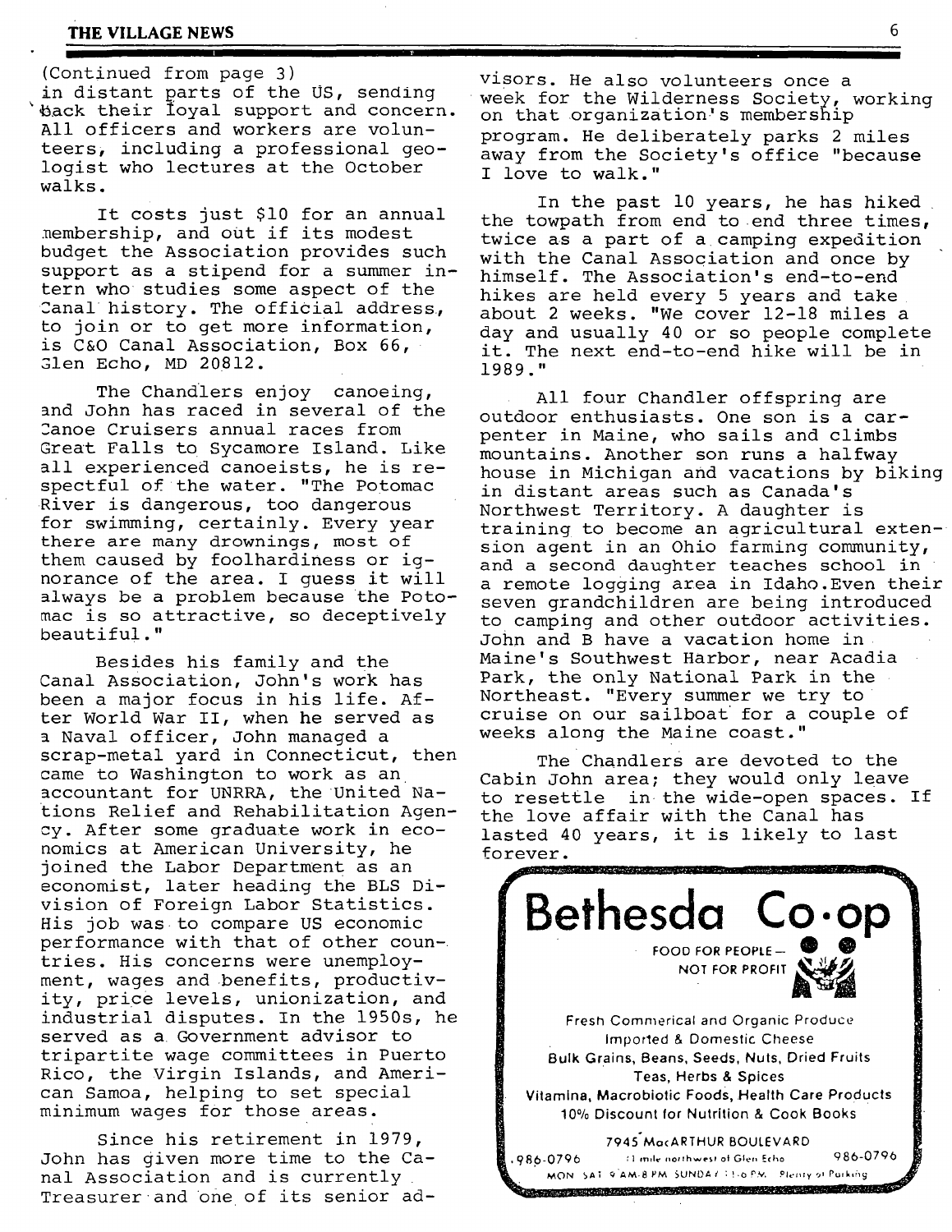#### **THE VILLAGE** NEWS ~'. .......

NEWS FROM NEAR-BY......

 $\mathfrak{h}_{\mathfrak{p}_k}$  Bannoc $\mathfrak{F}$ burn residents are concerned about the serious gypsy moth infestation which appeared there last summer. State inspectors found an average of 375 gypsy moth egg masses per acre, 50% higher than the "critical" level. The Bannockburn Civic Association is planning a major anti-moth campaign....

> Most of the C&O Canal towpath remains closed as a result of damage from last November's flooding, but a 5% mile section from Lock 8 at Cabln John up river has been reopened to public use. The total cost of repairing Park lands damaged by the flood has been estimated at about \$12 million....

> > HOUSES FOR SALE

According to Cindy Offterdinger (897-8048 or 951-0313), the following properties in Cabin John are currently for sale:

- 19 Ericsson Rd., rambler, 2br, i ba, \$79,900
- 2 Froude Circle, rambler, 2 br, 1 ha, \$79,900
- 7509 MacArthur Blvd., colonial, 5 br,  $1\frac{1}{2}$  ba, \$20O,OO0
- 3 McKay Circle, rambler. 3 br, 1 ba, \$94,500
- 8115 Riverside Ave, colo-~ nial, 7 br, 2½ ba,  $$300,000$
- 6714 Tomlinson Terrace, colonial, 3 br,  $2\frac{1}{2}$  ba,  $$280,000$

6432 Wishbone Terrace, townhouse,  $3$  br,  $3\frac{1}{2}$  ba, r \$280,000

i 65].9 75th PI,, Cape Cod,  $\frac{1}{2}$  3 br, 2½ ba, \$166,400  $\lvert \cdot \rvert$  661.6 81st St., bungalow, 3 br, 1½ ba, \$125,000

INTRODUCING YOUR NEIGHBORS ......

By Judy Bekelman

From landscaping to roofing, from brickwork to electrical services, Cabin John residents represent enough skills in the building trades to construct a house from the bottom up or even an entire neighborhood. Many Cabin John people own or manage businesses in construction or related trades and the list of services they offer could fill an entire directory.

Dennis Burke, MacArthur Blvd., of Burke and Shomper Masonry, is a bricklayer for large commercial projects as well as small jobs. Wayne Frazee, 76th PI., is another bricklayer who has also done stonework in the past and currently works on homes. Ed Busi, Jr.,McKay Circle, works as a mason on residences for Millstone Associates.

Walter Dillow, Webb Rd., owns Walt's Roofing and Gutters which was rated as reasonable in cost by Washington Consumer Checkbook recently.

Steve Eckert, Wishbone Terrace, trusted himself enough to move into one of the homes he helped plan as Executive Vice President of Porten Sullivan, the builder-developer for the townhouses of MacArthur Park. David Edmonston, 81st St., provides a variety of large-scale remodeling as well as small-job repair services, including carpentry, cabinetwork, tile and cement work. He also built his own house in Cabin John two years ago and is making plans to open a general construction company soon.

Theodore Hahn, 80th St., is a semi-retired home builder whose construction company, HANCO, has built several homes in Cabin John. His son, Mike Hahn, 80th St., is also a general contractor whose company, Hahn Construction, specializes in remodeling, including kitchen renovations. Steven Hoppel, Webb Rd., is assistant superintendent for painting and decorating of houses for W.C. and A.N. Miller Company.

David Johnston, who lives on Riverside Drive and is vice president of the Cabin John Citizens Association, is president of Lightworks, a design-build company that specializes in remodeling. Mr. Johnston also has particular experience in passive solar additions.

Pat Lee, Riverside Dr., is a master electrician and manager of Linthicum Electrical Services which serves residential, commercial and indusyrial structures throughout the metropolitan area. Pat is available to respond to calls from neighbors as well. (Continued on page 8)

 $\mathbf{1}$ 

**i**